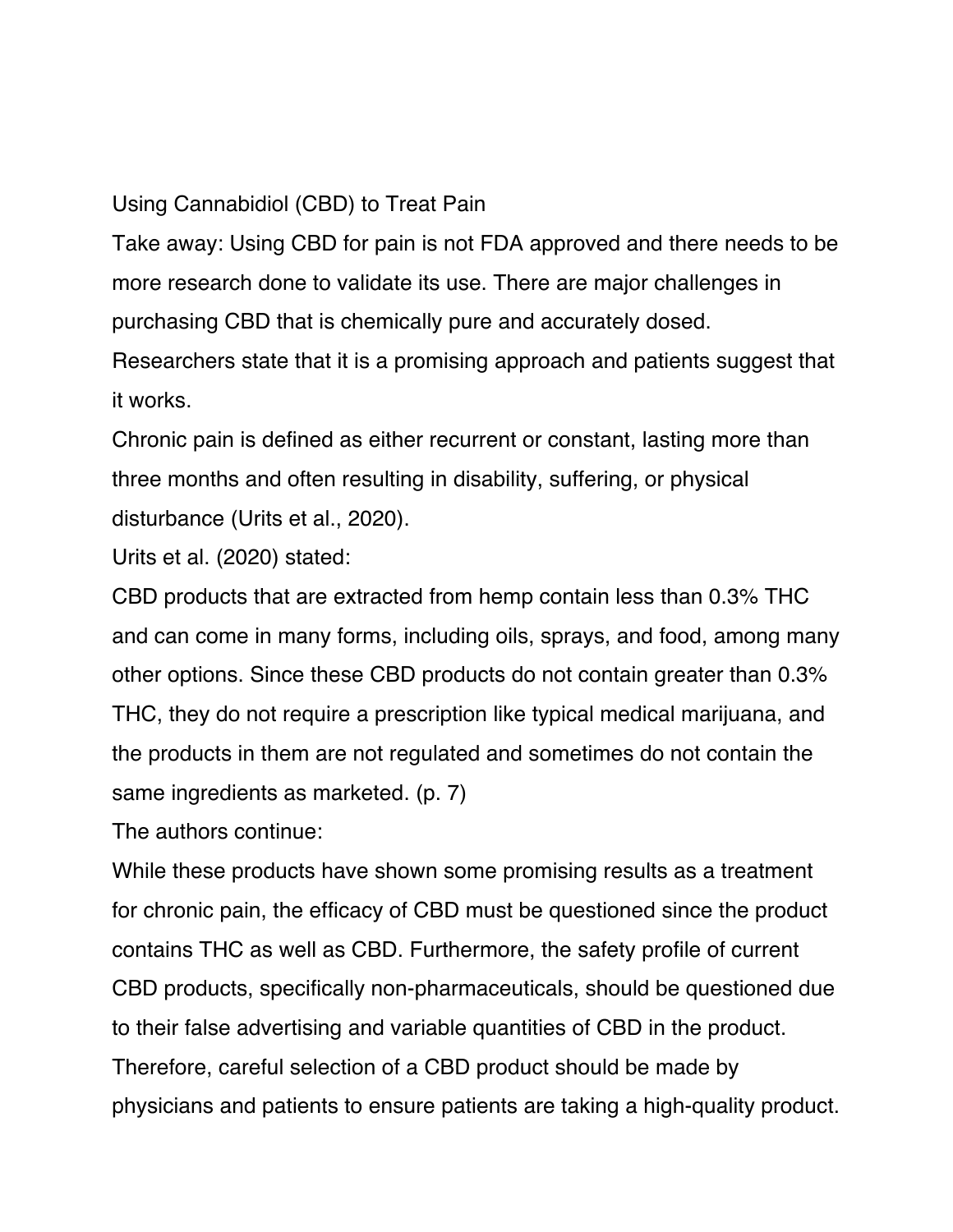Despite these concerns, CBD is a promising area for the treatment of chronic pain, and further studies need to be performed to evaluate the role of CBD in chronic pain management. (p. 26)

The research basis for using Cannabidiol (CBD) to treat pain is minimal and weak (White, 2019). Many patients use non–FDA-approved forms of CBD, exposing them to the highly variable quality and content control; CBD is often present with THC dosages, adulteration, and contamination (White, 2019). Boyaji et al. (2020) emphasize that CBD is difficult to research because it is often given with THC. "It is difficult to recommend the use of CBD in chronic management. It is also important to note that many companies sell CBD products as supplements, but they are nonpharmaceuticals and lack efficacy studies to support their claims" (Boyaji et al., 2020, p. 3).

Schilling et al. (2020) completed a survey of patients using CBD-related products for pain management. They found that most reported positive outcomes but wanted more information about CBD and to get their CBD from their physicians.

- Boyaji, S., Merkow, J., Elman, R. N. M., Kaye, A. D., Yong, R. J., & Urman, R. D. (2020). The role of Cannabidiol (CBD) in chronic pain management: An assessment of current evidence. *Current Pain and Headache Reports*, *24*(2). https://doi.org/10.1007/s11916-020-0835-4
- Urits, I., Gress, K., Charipova, K., Habib, K., Lee, D., Lee, C., Jung, J. W., Kassem, H., Cornett, E., Paladini, A., Varrassi, G., Kaye, A. D., & Viswanath, O. (2020). Use of cannabidiol (CBD) for the treatment of